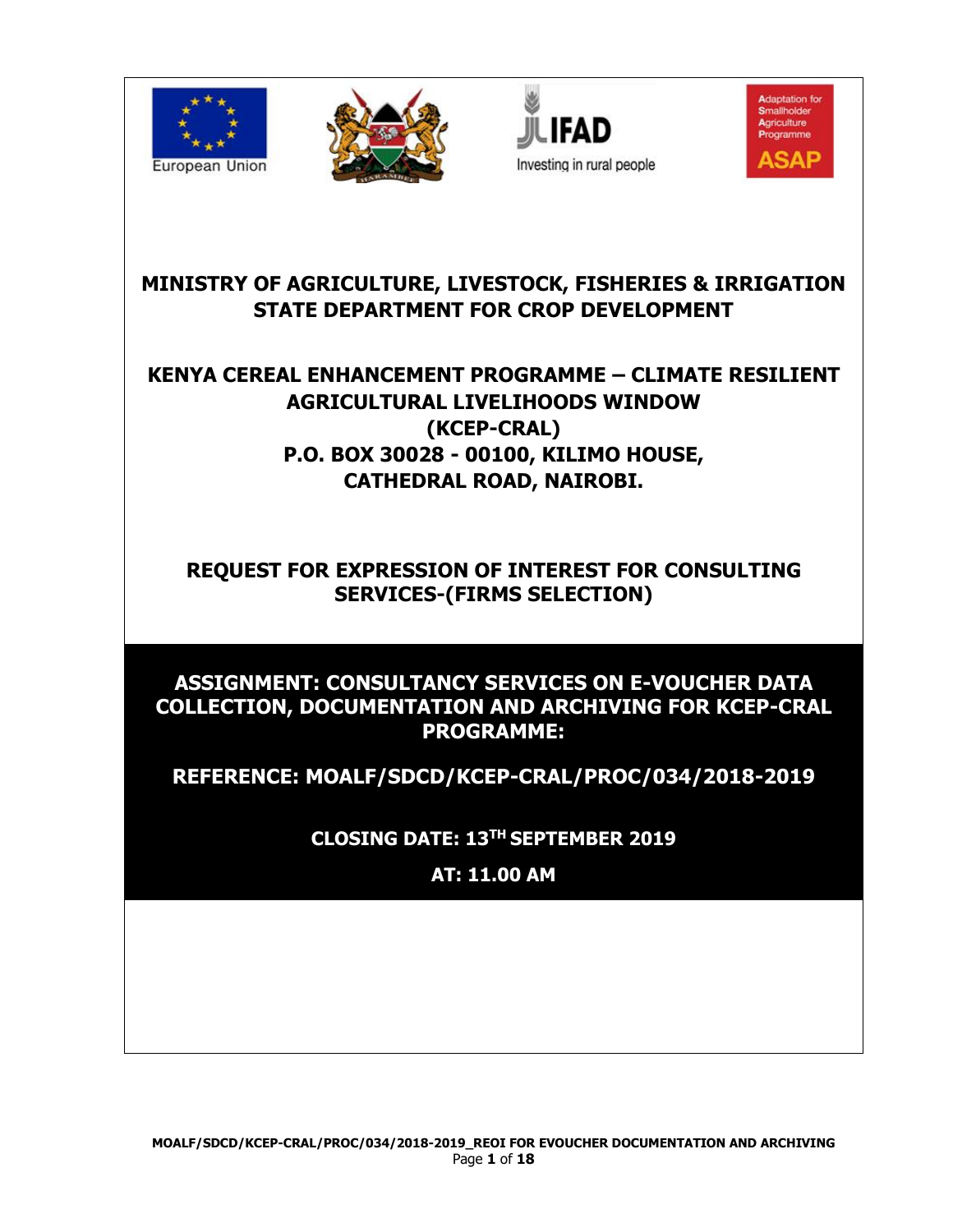#### **REQUEST FOR EXPRESSION OF INTEREST FOR CONSULTING SERVICES- (FIRMS SELECTION) CONSULTING SERVICES ON E-VOUCHER DATA COLLECTION, DOCUMENTATION AND ARCHIVING FOR KCEP-CRAL PROGRAMME**

- 1) The Kenya Cereal Enhancement Programme Climate Resilient Agricultural Livelihoods Window (KCEP-CRAL) is a partnership between the Government of Kenya, the European Union and the International Fund for Agricultural Development (IFAD) including grant resources from the Adaptation of Smallholder Agriculture Programme (ASAP). The Programme is expected to be completed in September 2022. It is implemented by Ministry of Agriculture, Livestock, Fisheries and Irrigation and supervised by IFAD. The overall goal is to contribute to the reduction of rural poverty and food insecurity of smallholders in the targeted 13 ASAL Counties by developing their economic potential while improving their natural resources management capacity and building resilience to climate change in an increasingly fragile ecosystem.
- 2) Kenya Cereal Enhancement Programme-Climate Resilient Agricultural Livelihoods Window (KCEP-CRAL) invites Expression of Interest (EOI) from eligible and competent consultancy firms or consortium of firms specializing in the areas of systems engineering, statistics/data analytics, information technology and documentation for the assignment as per the Terms of Reference provided.
- 3) Consulting firms may submit their Expression of Interest in association with other firms in a consortium arrangement. They are advised to be keen on the information provided under the terms of reference.
- 4) A firm will be selected under Quality and Cost-Based Selection and the procedures described in this REOI.
- 5) The original and two copies of the tender must be delivered to:

**The Principal Secretary, State Department for Crop Development, P.O. Box 30028-00100, Kilimo House, Cathedral Road, Nairobi Tel: 0770174188**

**On or before 13th September 2019 at 11.00am (EAT) clearly marked "REQUEST FOR EXPRESSION OF INTEREST FOR CONSULTING SERVICES ON E-VOUCHER DATA COLLECTION, DOCUMENTATION AND ARCHIVING FOR KCEP-CRAL PROGRAMME: TENDER REFERENCE: MOALF/SDCD/KCEP-CRAL/PROC/034/2019-2020.**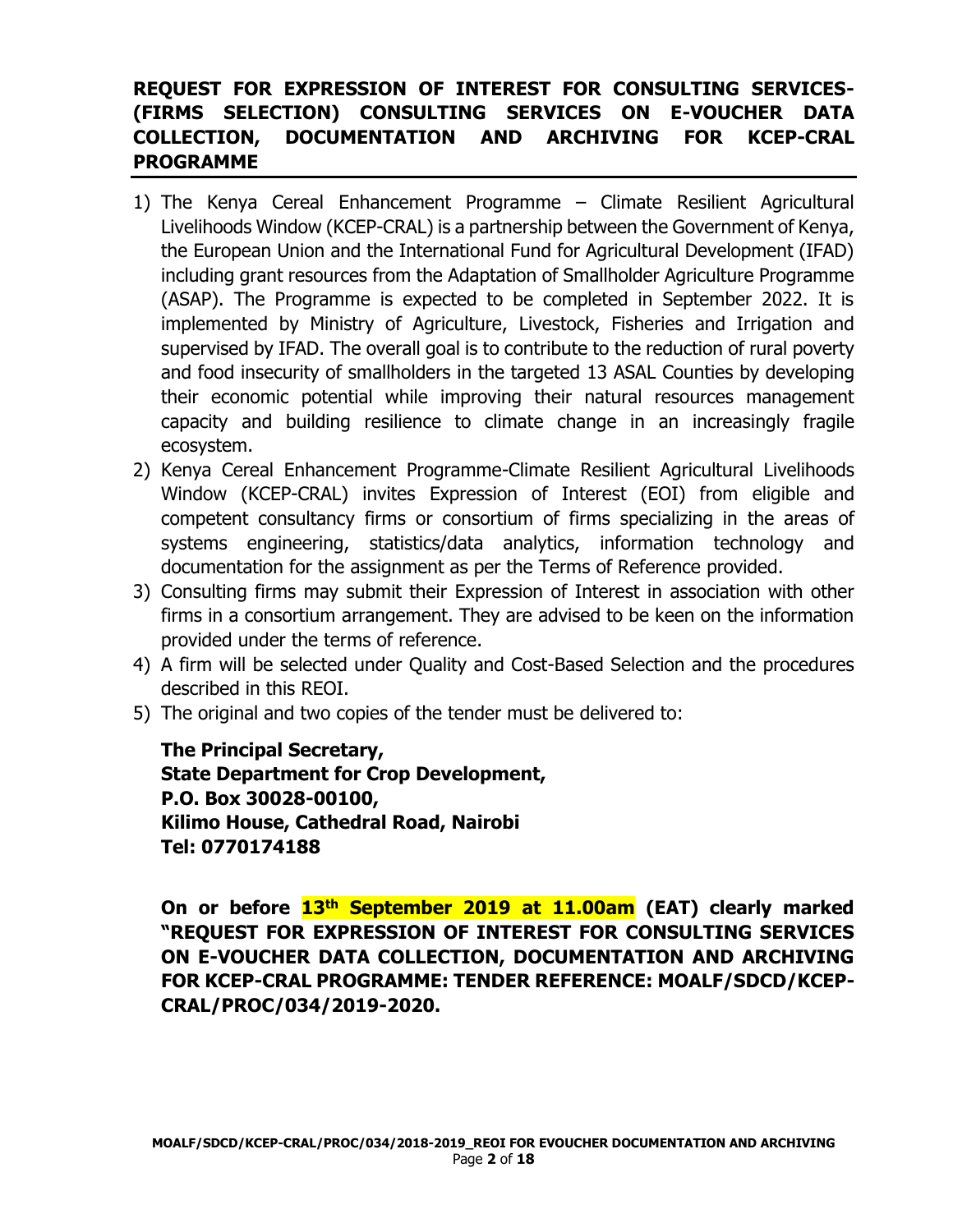### **1.1. Background Information**

The Kenya Cereal Enhancement Programme – Climate Resilient Agricultural Livelihoods Window (KCEP CRAL) is an expansion of the Kenya Cereal Enhancement Programme (KCEP) to the ASALs. The Programme is a strategic partnership between the Government of Kenya (GOK), European Union (EU) and three Rome Based Agencies (RBAs), namely, World Food Programme (WFP), International Fund for Agricultural Development (IFAD) and Food and Agricultural Organization (FAO). In this partnership, the RBAs support the Government in graduating farmers from recurrent food insecurity to market-oriented farming, through promotion of Good Agricultural Practices (GAPs), building resilience to climate change and sustainable natural resources management (NRM).

KCEP-CRAL Programme is financed by GoK, EU, IFAD, grant resources from IFAD's Adaptation for Smallholder Agriculture Programme (ASAP), parallel funding by WFP and FAO, and contributions of Partner Financial Institutions (Equity Bank (Kenya) Ltd (EBL) and Co-operative Bank of Kenya Limited (Coop Bank), beneficiaries' and private investors.

The target beneficiary farmers finance the Programme through their mandatory contributions of 10%, 40% and 70% towards the cost of the e-voucher inputs package. The Banks' contribution is actualized through the electronic voucher (evoucher) technology, equipment and staff related costs for the management and implementation of the e-voucher scheme. The Programme is supervised by the International Fund for Agricultural Development. The Financing Agreement was signed on  $26<sup>th</sup>$  August 2015.

The Programme is implemented using a value chain with a nutrition sensitive approach aimed at supporting smallholder farmers in the ASALs to increase productivity and profitability of cereal production by ensuring that target smallholder farmers access farm inputs, value chain financing, linkage to markets, post-harvest management and investments in interventions that build resilience to climate change and sustainable natural resources management.

The Programme focuses on three main cereal staples, namely, maize, sorghum, millets and associated pulses (beans, cow peas, pigeon peas and green grams). KCEP-CRAL builds on lessons learnt from KCEP and targets to support 185,000 smallholder farmers to graduate from subsistence farming to market oriented, commercial agriculture.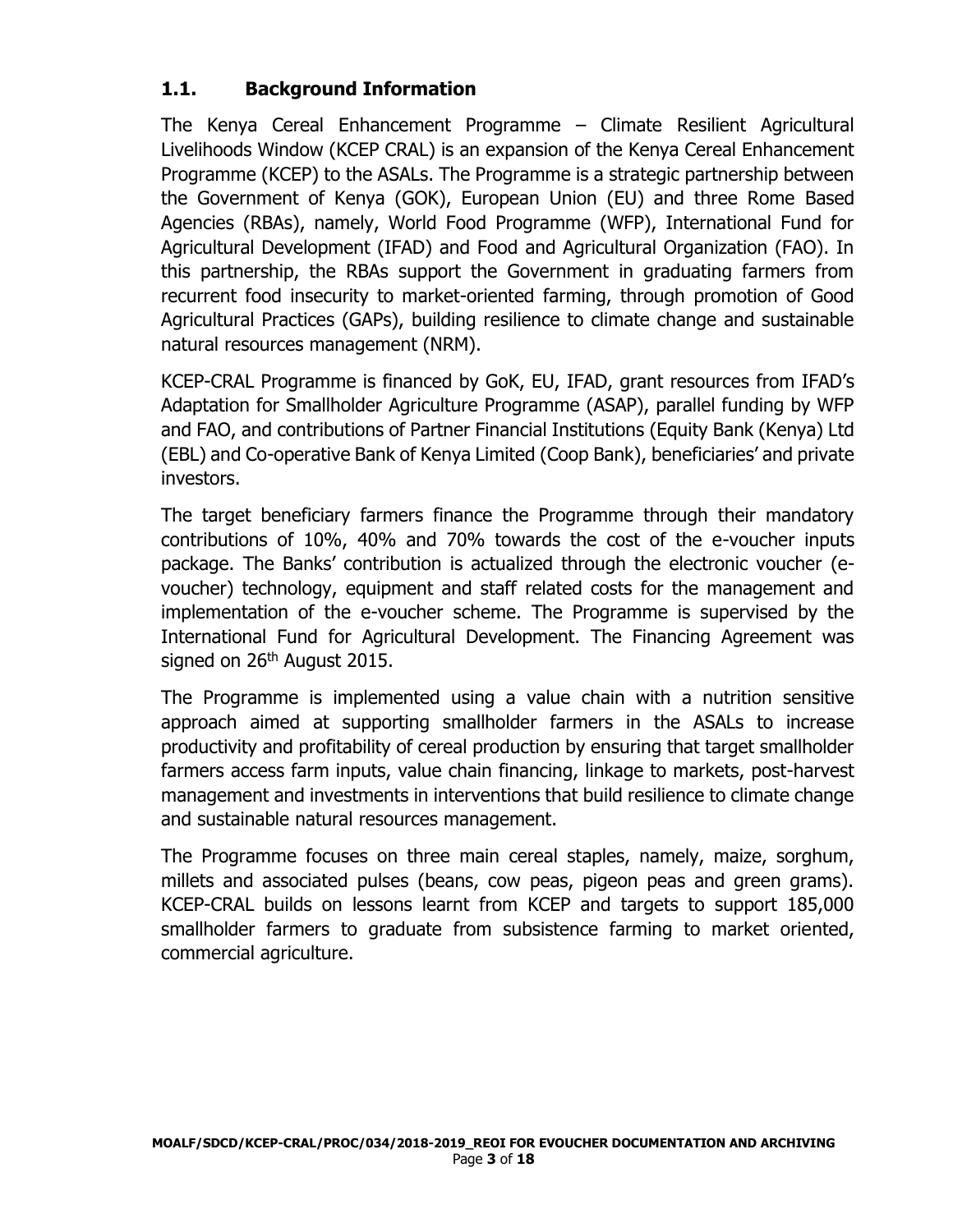### **1.2. Implementation Arrangements**

The Lead Implementing Agency is the State Department for Crop Development, Ministry of Agriculture, Livestock, Fisheries and Irrigation. The Programme Coordination Unit (PCU) is responsible for the overall coordination and management of Programme activities. Implementation is by Partners identified in the Programme Design Report (PDR), and other service providers who are procured on need basis. The implementing partners include:

- 1) Kenya Agricultural and Livestock Research Organization (KALRO) responsible of generating and disseminating technologies;
- 2) Agricultural Market Development Trust (AGMARK) responsible of capacity building of agro dealers;
- 3) Eastern Africa Grain Council (EAGC) for post-harvest management interventions, certification of warehouses, linkage to markets and capacity building;
- 4) Equity Bank (Kenya) Ltd responsible of setting up and operationalizing the e-voucher platform, access to agricultural inputs, financial services and financial literacy training in Embu, Tharaka Nithi, Kitui, Nandi, Bungoma, Kakamega, Nakuru and Trans Nzoia Counties;
- 5) Co-operative Bank of Kenya Ltd responsible of setting up and managing the evoucher platform, access to inputs, financial literacy training and inclusive financial services for farmers in Makueni, Machakos, Kwale, Kilifi and Taita Taveta Counties;
- 6) Centre for Training and Integrated Research in ASAL Development (CETRAD) to set up remote sensing, geographical information systems and capacity building;
- 7) Kenya Meteorological Department (KMD) to provide agricultural climate information services;
- 8) National Drought Management Authority (NDMA) to manage the County Climate Change Fund (CCCF) process for building community climate change resilience assets;
- 9) Service providers procured on need basis; and
- 10)County Governments whose roles include the following:
	- a) Sensitization of the beneficiaries about the Programme support opportunities;
	- b) Issue and publicize calls for proposals for Programme investments at County/Sub County/Ward levels. This includes applications by e-voucher farmers, agro dealers, private investors for value chain financing, entrepreneurs, (etc.);
	- c) Participate in community targeting and screening/vetting of selected farmers in collaboration with stakeholders;
	- d) Capacity building of farmers on various technical issues in collaboration with partners;
	- e) Conduct supervision and monitoring of implementation; and
	- f) Progress reporting of implemented activities.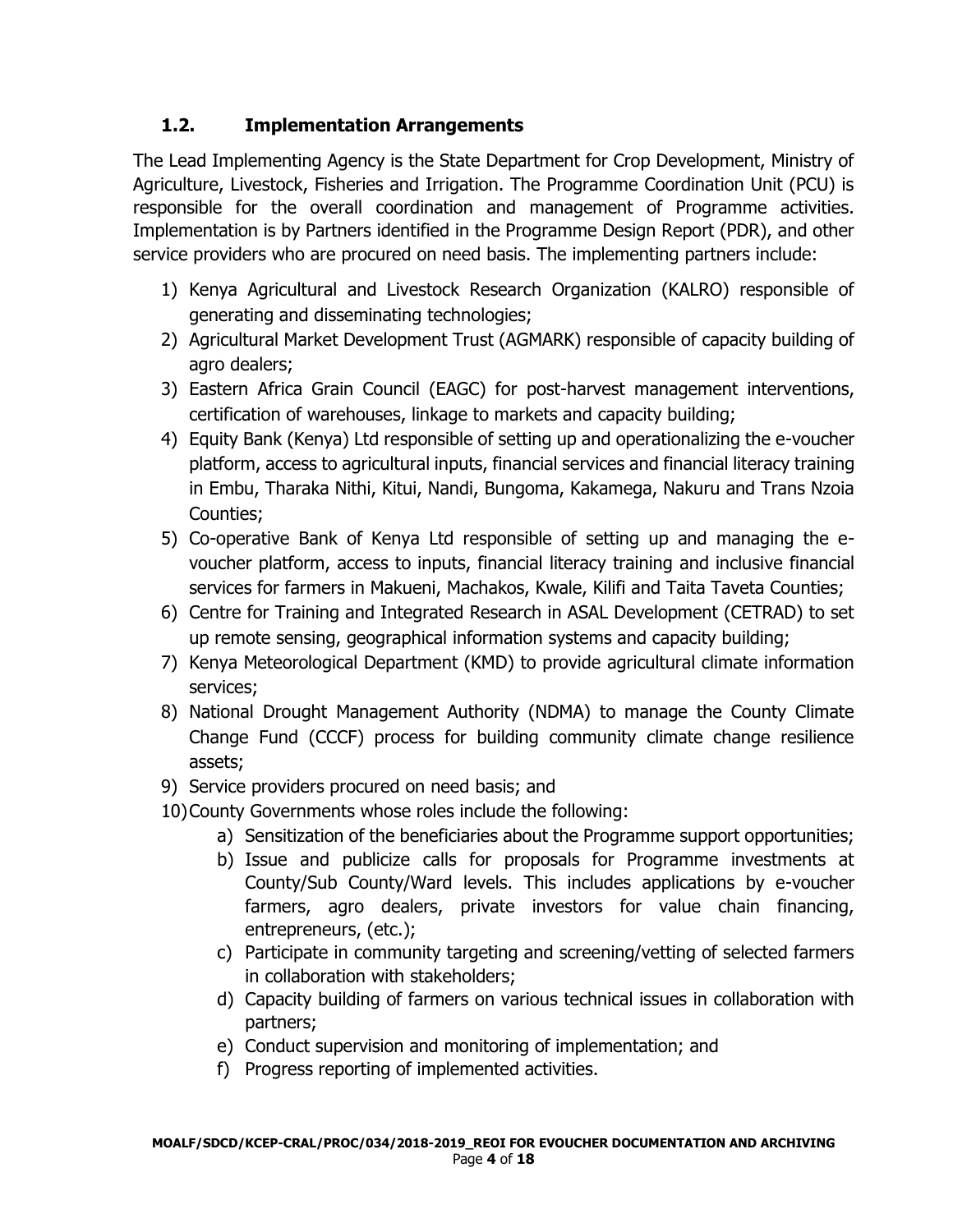### **1.3. The Role of Partner Financial Institutions (PFIs)**

The two Banks are responsible of setting up and managing the e-voucher platform aimed at facilitating the selected beneficiary farmers to access inputs through agro dealers, provide inclusive financial services to smallholder farmers and other value chain stakeholders and capacity building of farmers and value chain players. Selection of e-voucher beneficiary farmers is conducted by the Programme through the implementing Counties in a participatory, community targeting process. The Banks' on-boards the selected farmers to the e-voucher platform after screening<sup>1</sup> the lists of selected farmers submitted by the Programme. The on-boarding process involves accounts opening for the successfully screened farmers who are then issued with multi-wallet debit cards which enables the Programme to segregate and load value of the different types of inputs in the specific wallets.

The wallets hold value for seeds (cereal and pulse), fertilizer (basal, top dressing, foliar feeds and pesticides), post-harvest items (tarpaulins and hermitic bags), crop insurance and Conservation Agriculture (CA) Services. In addition, the debit card has the normal farmers' account wallet which enable farmers to access banking services. Farmers deposit their contributions in the account wallet after which the Banks' share the list of farmers who have fully met their contribution obligation to the Programme for preparation of the payroll. The PFIs' uses the payroll to credit the debit cards with e-voucher funds in the specific wallets. Only farmers who have fully met their contribution obligation are captured in the payroll, have the respective wallets credited and access inputs through the e-voucher system. The farmers' contribution triggers the e-voucher system.

The agro dealers are pre-selected by the Programme based on a validated selection criteria while the Bank vets and on-boards agro dealers using their procedures, policies and criteria for merchant and/or agency banking services. The Bank issues the enrolled agro dealers with Point of Sale (POS) devices (merchant and/or agency POS). The merchant POS enables agro dealers to swipe farmers debit cards to access inputs from the inputs wallets while the agency POS offers basic financial services (deposits, withdrawals, balance enquiries, etc). Agro dealers are also issued with manual transactions registers for recording e-voucher transactions when farmers swipe the different types of inputs.

The transactions register has a template for recording CA services transactions rendered by the CA service providers. The CA service providers are paid by agro dealers upon signing on the CA services template and production of a duly filled CA services verification form, signed by the farmer and the respective Ward Agricultural Officer (WAO).

l <sup>1</sup> PFIs use the Integrated Population Registration System (IPRS), the Government system for registration of persons to screen e-voucher beneficiaries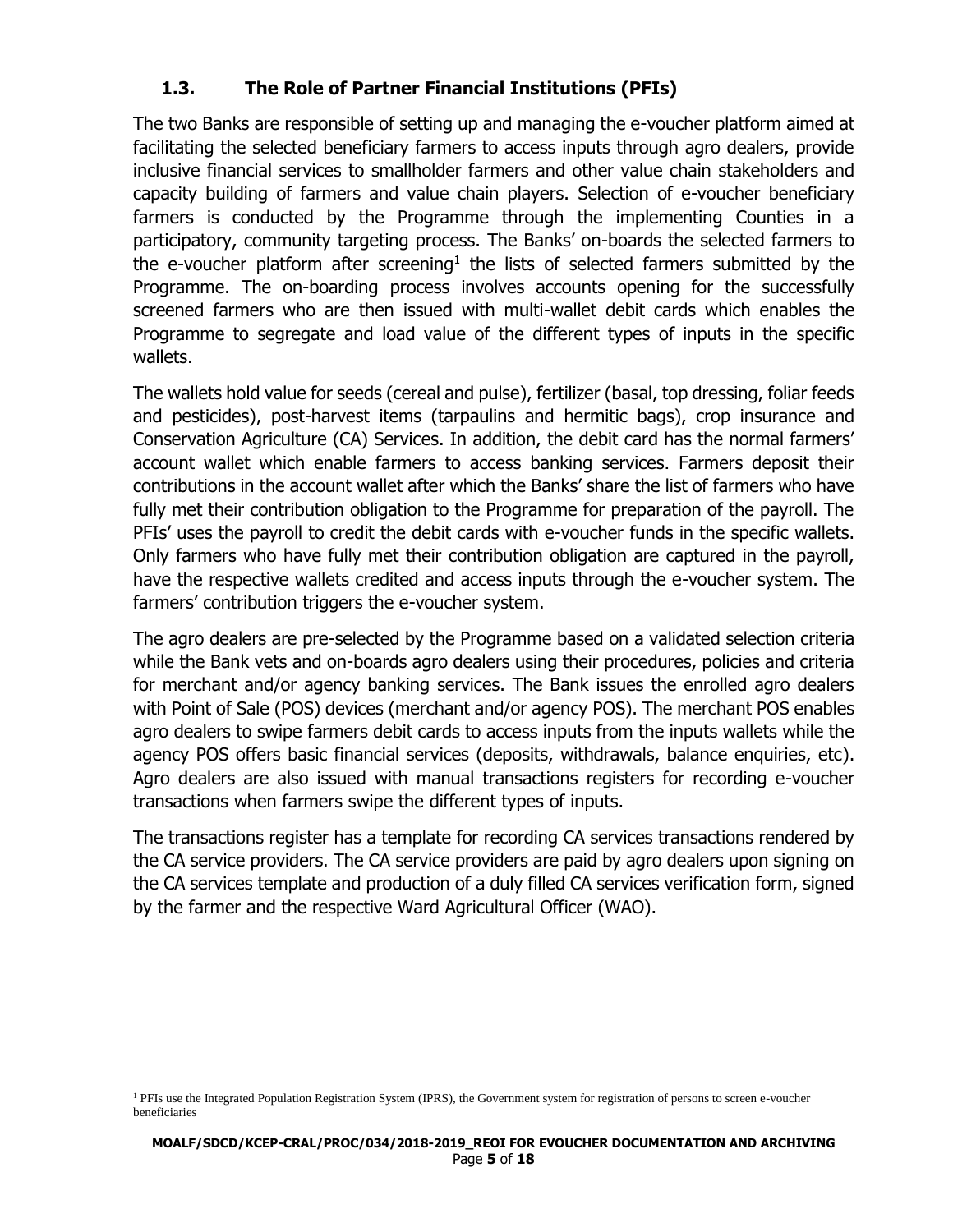# **1.4. Objectives of the Consultancy services**

The e-Voucher Documentation Consultancy Services is informed by the recommendations of the Joint IFAD/GOK Supervision Mission (29<sup>th</sup> May to 12<sup>th</sup> June 2017) which stated that "for e-voucher inputs supplied to be considered eligible under Article 14.1 of the EU's General Conditions they must be documented as incurred and be verifiable".

The overall objective of the consultancy services is to collect e-voucher data from past implementation seasons (2015 to 2019), analyze and consolidate the data in a suitable form to enable the Programme archive it in the ArcaE Archiving System. The source of the e-voucher data includes agro dealers, farmers, Counties/Sub Counties among other relevant partners.

| <b>No</b>      | <b>Season</b>                | <b>Region</b> | <b>Counties</b>  | <b>Remarks</b>           |
|----------------|------------------------------|---------------|------------------|--------------------------|
| $\mathbf{1}$   | <sup>2</sup> March/April/May | Western       | Nandi, Nakuru,   | <b>Partner Financial</b> |
|                | (MAM) 2016, 2017,            | Region        | Kakamega, Trans  | Institution is           |
|                | 2018 and 2019                |               | Nzoia and        | <b>Equity Bank</b>       |
|                |                              |               | <b>Bungoma</b>   | To start data            |
| $\overline{2}$ | October/November/            | Eastern       | Embu, Tharaka    | collection from          |
|                | December (OND)               | Region        | Nithi and Kitui  | $2nd$ quarter,           |
|                | 2016, 2017, 2018 and         |               |                  | 2015/16 FY for           |
|                | 2019                         |               |                  | <b>Western Region</b>    |
| 3              | OND 2018 and 2019            | Eastern       | Machakos and     | <b>Partner Financial</b> |
|                |                              | Region        | Makueni          | Institution is           |
| $\overline{4}$ | OND 2018 and 2019            | Coast Region  | Taita Taveta     | <b>Cooperative Bank</b>  |
| 5              | MAM 2018 and 2019            | Coast Region  | Kwale and Kilifi |                          |

The targeted seasons are highlighted in the table below.

# **1.5. The Scope of work**

The scope of works shall be to set up and operationalize an appropriate e-voucher data collection system; collect, consolidate, scan and save the data in an acceptable software to enable archiving. The data/documents to be collected, scanned for storage in soft version that is easily retrievable and archived include POS transaction receipts, transaction registers and documents describing e-voucher processes such as farmers and agro dealers mobilization, sensitization and selection (including selection criteria); sensitization and selection of entrepreneurs (including selection criteria); posters and application forms for farmers, agro dealers and entrepreneurs selection; minutes of farmers' selection by the Ward Selection Committees (WSC);

 $\overline{\phantom{a}}$ <sup>2</sup> The process of e-voucher beneficiaries identification started during the  $2<sup>nd</sup>$  quarter of 2015/16FY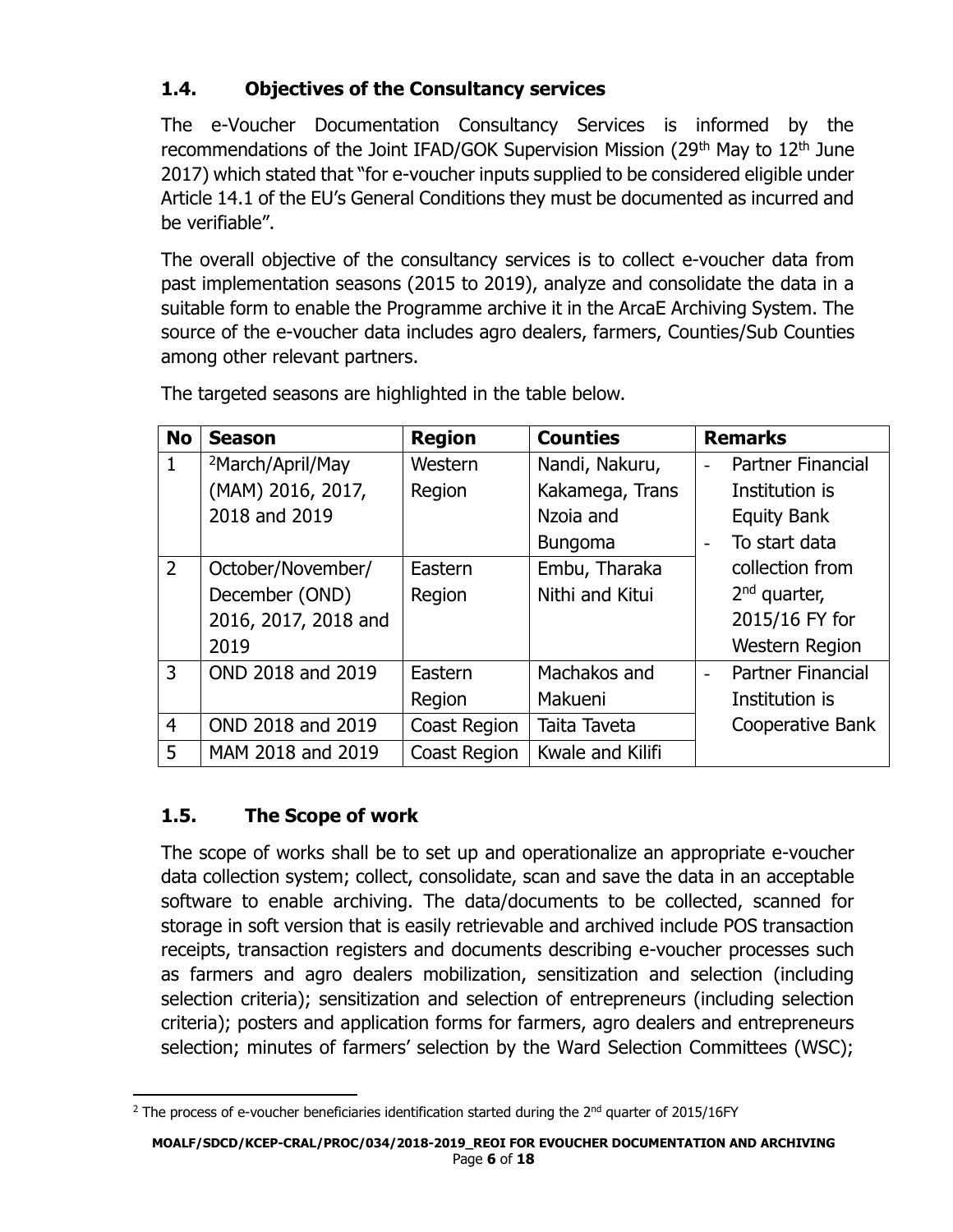minutes of agro dealers pre-selection and entrepreneurs selection by the Sub County Programme Committees (SCPC); lists of selected farmers, entrepreneurs and preselected agro dealers; list of on boarded farmers and agro dealers; validated evoucher packages with values; payrolls prepared and processed; e-voucher utilization reports; progress reports on e-voucher scheme implementation; among other documents outlined in annex 1. These documents will cover past e-voucher scheme implementation i.e. 2015, 2016, 2017, 2018, 2019 to date.

Further, the Consultant will train the Programme implementers on how to use the data collection, scanning and analysis system. The system should enable the Programme to collect and consolidate data from farmers' and agro dealers' mobilization, application to participate in the e-voucher scheme, selection, screening/vetting by WSCs, IPRS screening by PFIs to the types of inputs, crops varieties, quantities, unit price and value accessed by farmers, and all financial data and/or transactions during each e-voucher implementation season and archive the data in compliance with EU requirements for documentation.

### **1.6. Time Schedule**

The Consultancy Services will be carried out within a period of 9 months (270 days) from Contract Award to completion of the consultancy.

## **1.7. Qualification and Experiences of the Consultancy Firm and Key Staff**

The Consultancy Firm should possess proven experience and capacity to execute the stated tasks. In particular, the firm is expected to demonstrate competence in the following areas:

- a) Proven extensive knowledge and at least 10 years' experience in statistics/data analytics including data collection, analysis, report writing and IT skills;
- b) Extensive knowledge and 8 years' work experience in Kenya's agricultural sector including the value chains promoted in KCEP-CRAL;
- c) Have minimum 5 years' experience in conducting similar assignments; and
- d) Experience of working with the Kenyan Governmental institutions.
- e) Demonstrate and assemble a team of professionals with wide experience in statistics, information technology, system engineering in the agricultural sector
- **1.8.** The interested parties may request for clarifications on this Expression of Interest up to five (5) days before the EOI submission date. Any request for clarification must be sent in writing by paper, mail or electronic mail to:

Programme Coordinator CEP-CRAL Programme P.O.BOX 30028-00100 NARL KABETE Grounds. Email: [tenders.kcepcralprogramme@gmail.com](mailto:tenders.kcepcralprogramme@gmail.com)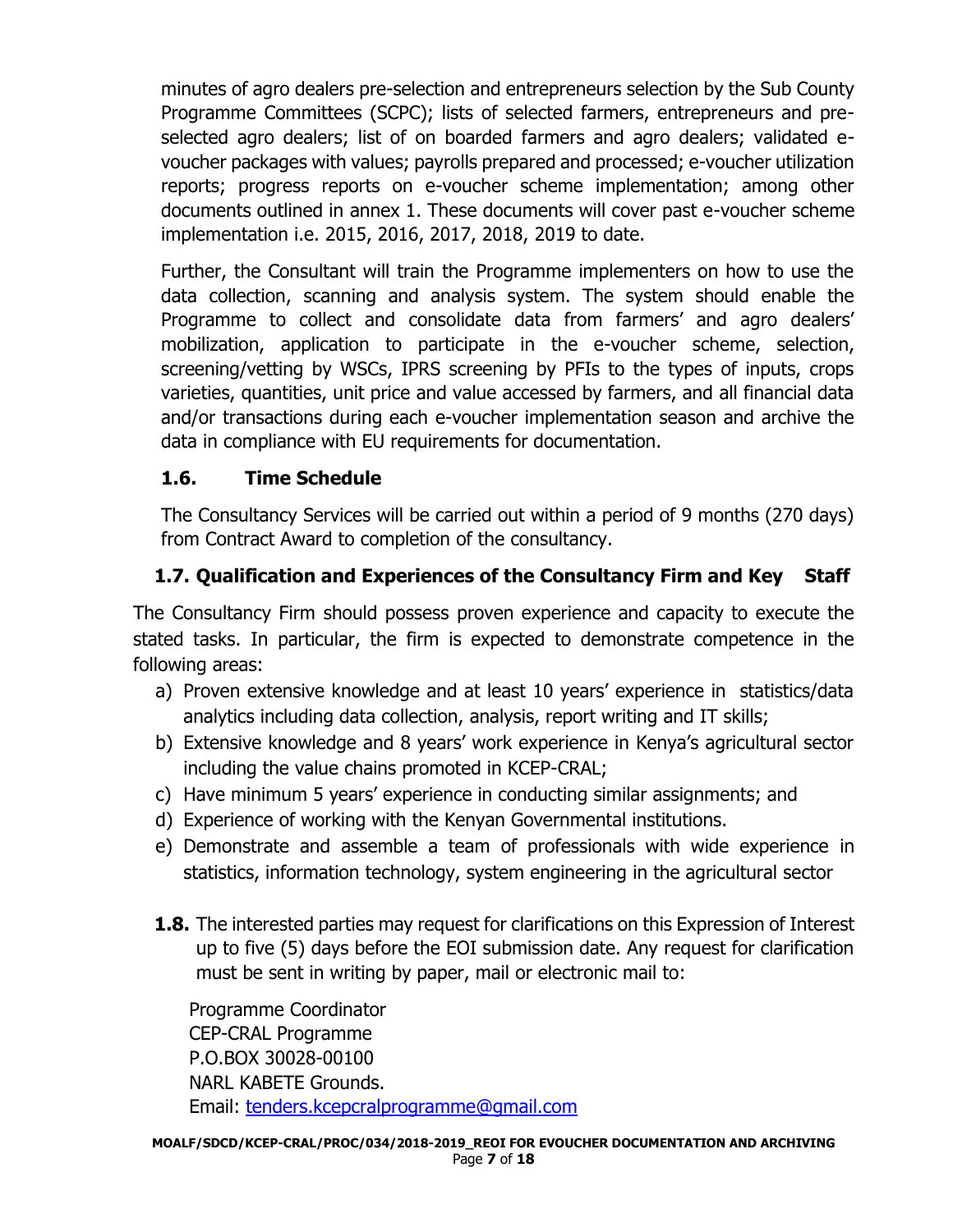#### **1.9.** In order to be shortlisted, the interested consultant/Consulting firm **must satisfy the following minimum criteria:**

### **Evaluation Criteria**

| #  | <b>Evaluation Criteria</b>                                                                                                                                                                                                                                                                                                                                                                                                                                                                                                                                                                                                                                                        |                  |  |  |  |
|----|-----------------------------------------------------------------------------------------------------------------------------------------------------------------------------------------------------------------------------------------------------------------------------------------------------------------------------------------------------------------------------------------------------------------------------------------------------------------------------------------------------------------------------------------------------------------------------------------------------------------------------------------------------------------------------------|------------------|--|--|--|
| 1. | <b>Mandatory Evaluation Criteria: -</b>                                                                                                                                                                                                                                                                                                                                                                                                                                                                                                                                                                                                                                           | <b>Mandatory</b> |  |  |  |
|    | Stage One: Mandatory / Preliminary Evaluation:                                                                                                                                                                                                                                                                                                                                                                                                                                                                                                                                                                                                                                    | (Yes/NO)         |  |  |  |
|    | 1. Certified Copy of Certificate of Incorporation/ Certificate of<br>Registration of the firm.<br>2. Certified Copy of Valid Tax Compliance Certificate (will be<br>verified on the KRA TCC Checker<br>3. Certified Copy of Valid business permit (trade license)<br>4. Certified Copy of CR12 Form<br>5. Audited Financial Statements for the last 2 years must be<br>signed by the directors and the auditor and duly stamped<br>6. Where the Applicant is a consortium, a list of the proposed<br>members of the consortium and the proposed Leader of the<br>consortium and the roles of each member shall be clearly<br>stated. (The documents for the leading firm shall be |                  |  |  |  |
|    | subjected to all the statutory requirements above (1-5))<br>7. Mandatory Business Questionnaire in the provided format.<br>All sections should be duly filled signed and stamped.<br>8. Duly serialized and or paginated bid document including all<br>the attachments in the bid document in a Sequential<br>manner                                                                                                                                                                                                                                                                                                                                                              |                  |  |  |  |
|    | 9. Consulting firms that have existing, ongoing and<br>incomplete projects, consultancy services or studies with<br>the KCEP-CRAL Programme are not eligible to bid.                                                                                                                                                                                                                                                                                                                                                                                                                                                                                                              |                  |  |  |  |
|    | 10. To enhance equity, bidders shall only be awarded one<br>consultancy (each) under the published Tender Notice.                                                                                                                                                                                                                                                                                                                                                                                                                                                                                                                                                                 |                  |  |  |  |
|    | 11. Bidders who participate in the two EOI shall be disqualified.                                                                                                                                                                                                                                                                                                                                                                                                                                                                                                                                                                                                                 |                  |  |  |  |
|    | Note:                                                                                                                                                                                                                                                                                                                                                                                                                                                                                                                                                                                                                                                                             |                  |  |  |  |
|    | All Certification of Documents shall be original and executed<br>by a Commissioner for Oaths or Notaries Public                                                                                                                                                                                                                                                                                                                                                                                                                                                                                                                                                                   |                  |  |  |  |
|    | Bidders shall ensure that the submitted bid is a well-organized bid<br>document, with a reference table of contents including all the<br>attachments in the bid.<br>All items must be submitted to proceed to the next stage                                                                                                                                                                                                                                                                                                                                                                                                                                                      |                  |  |  |  |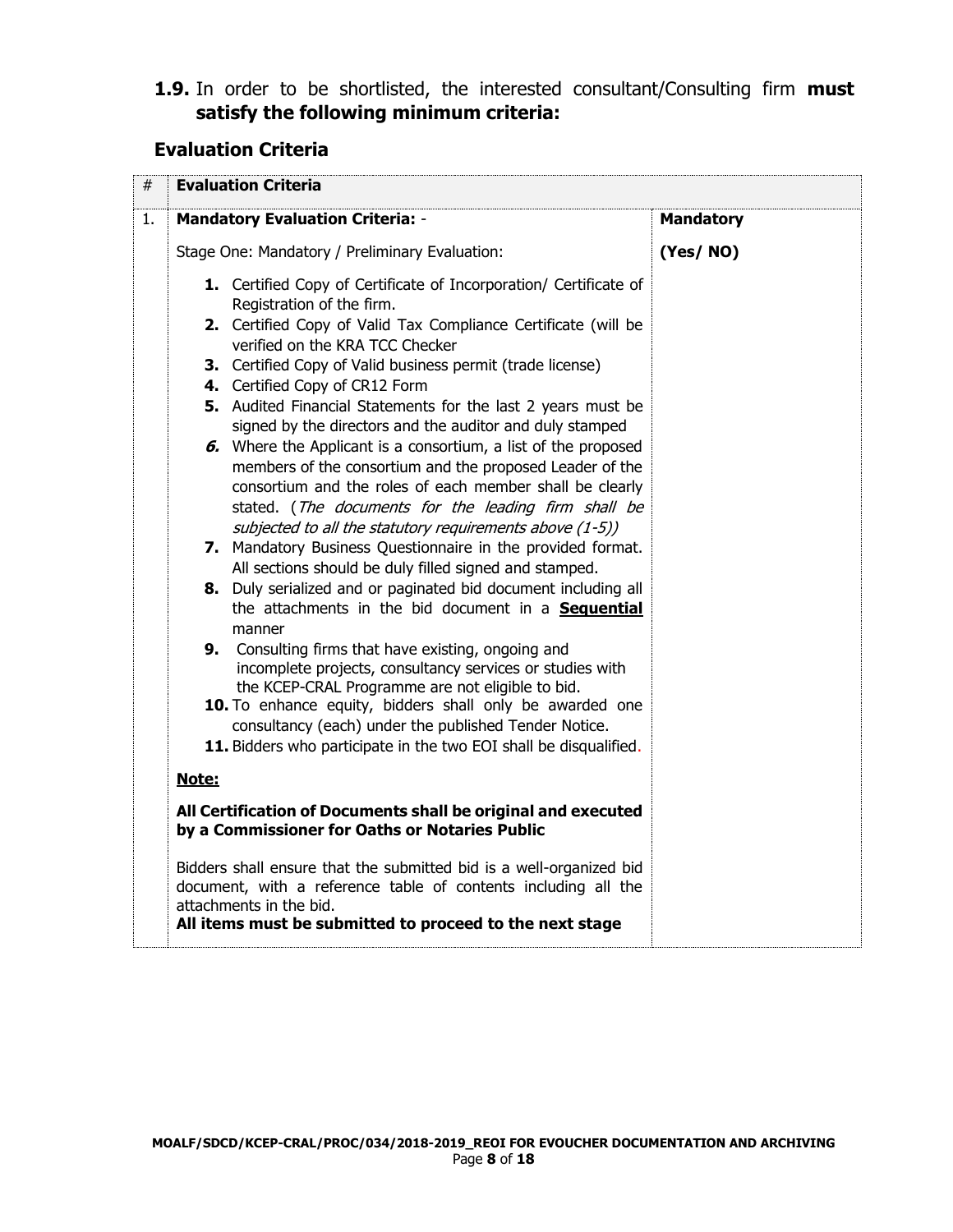| 2. | <b>Technical Qualification</b>                                                                                                                                                                                                                                                                                                                                                                                                                                                                                        | <b>Technical Score</b>                                                                                                     |  |  |
|----|-----------------------------------------------------------------------------------------------------------------------------------------------------------------------------------------------------------------------------------------------------------------------------------------------------------------------------------------------------------------------------------------------------------------------------------------------------------------------------------------------------------------------|----------------------------------------------------------------------------------------------------------------------------|--|--|
|    | <b>Experience of the Firm (Max of 40Points)</b>                                                                                                                                                                                                                                                                                                                                                                                                                                                                       |                                                                                                                            |  |  |
|    | 1) Demonstrate evidence of extensive knowledge in<br>statistics/data analytics including data collection, analysis,<br>report writing and IT skills<br>-Attach a list of assignments conducted in the last ten years that<br>specifically are analytical and statistical in nature                                                                                                                                                                                                                                    | Over Ten Assignments-<br>10 <sub>mks</sub><br>5-9 Assignments- 6mks<br>0-4 Assignments- 2mks<br>$\equiv$                   |  |  |
|    | 2) Demonstrate at least four (4) evidence of extensive knowledge<br>in statistics/data analytics including data collection, analysis in<br>the Kenya's agricultural sector including the value chains<br>promoted by KCEP-CRAL<br>(Attach a list of assignments conducted and completed in<br>statistics and data analytics in the Kenya Agricultural Sector)                                                                                                                                                         | demonstrated<br>(Each<br>$\blacksquare$<br>successfully completed<br>Study/ Assignment shall<br>be 3marks each             |  |  |
|    | 3) Provide at least four (4) Recommendations and Letters of<br>reference demonstrating the capability of the firms in successful<br>completion of assignments specifically addressed to the<br>Programme (These may be verified by the Programme)                                                                                                                                                                                                                                                                     | Above 4 Letters 8Marks<br>$\overline{\phantom{a}}$<br>Less than 3 Letters of<br>$\overline{a}$<br>recommendation<br>4marks |  |  |
|    | Demonstrate a good understanding of the Assignment and<br>4)<br>methodology                                                                                                                                                                                                                                                                                                                                                                                                                                           | 10mks<br>$\overline{a}$                                                                                                    |  |  |
|    | Qualification of the Proposed Team (20Max)                                                                                                                                                                                                                                                                                                                                                                                                                                                                            |                                                                                                                            |  |  |
|    | 5) In addition to the firm's experience, provide a list of proposed<br>professional staff and disciplines expected to take part in the<br>assignment.                                                                                                                                                                                                                                                                                                                                                                 | Submission of the<br>$\overline{a}$<br>proposed team clearly<br>indicating roles for each<br>member- 5Mks                  |  |  |
|    | Demonstrate that the Lead expert is a specialist in IT/<br>6)<br>Statistician/ Data analyst or a Systems Engineer (Attach copies<br>of relevant qualification of the lead expert)                                                                                                                                                                                                                                                                                                                                     | Lead Expert<br>Qualifications- 3mks                                                                                        |  |  |
|    | Demonstrate that the proposed team meets minimum<br>7)<br>professional qualifications of:                                                                                                                                                                                                                                                                                                                                                                                                                             | Qualifications of the<br>proposed experts:                                                                                 |  |  |
|    | a) Agricultural Extension/Agronomy Expert<br>Minimum of a Master's degree in Agriculture/Agronomy,<br>Agricultural Extension, Rural/ Sustainable Development or<br>related fields from a recognized university<br>Demonstrated 5 years' work experience in the agricultural<br>$\overline{\phantom{a}}$<br>value chains with a bias on agricultural extension support and<br>community mobilization to smallholder farmers<br>Demonstrate at least 5 years' experience in donor supported,<br>multi-agency Programmes | $(4$ mks $)$                                                                                                               |  |  |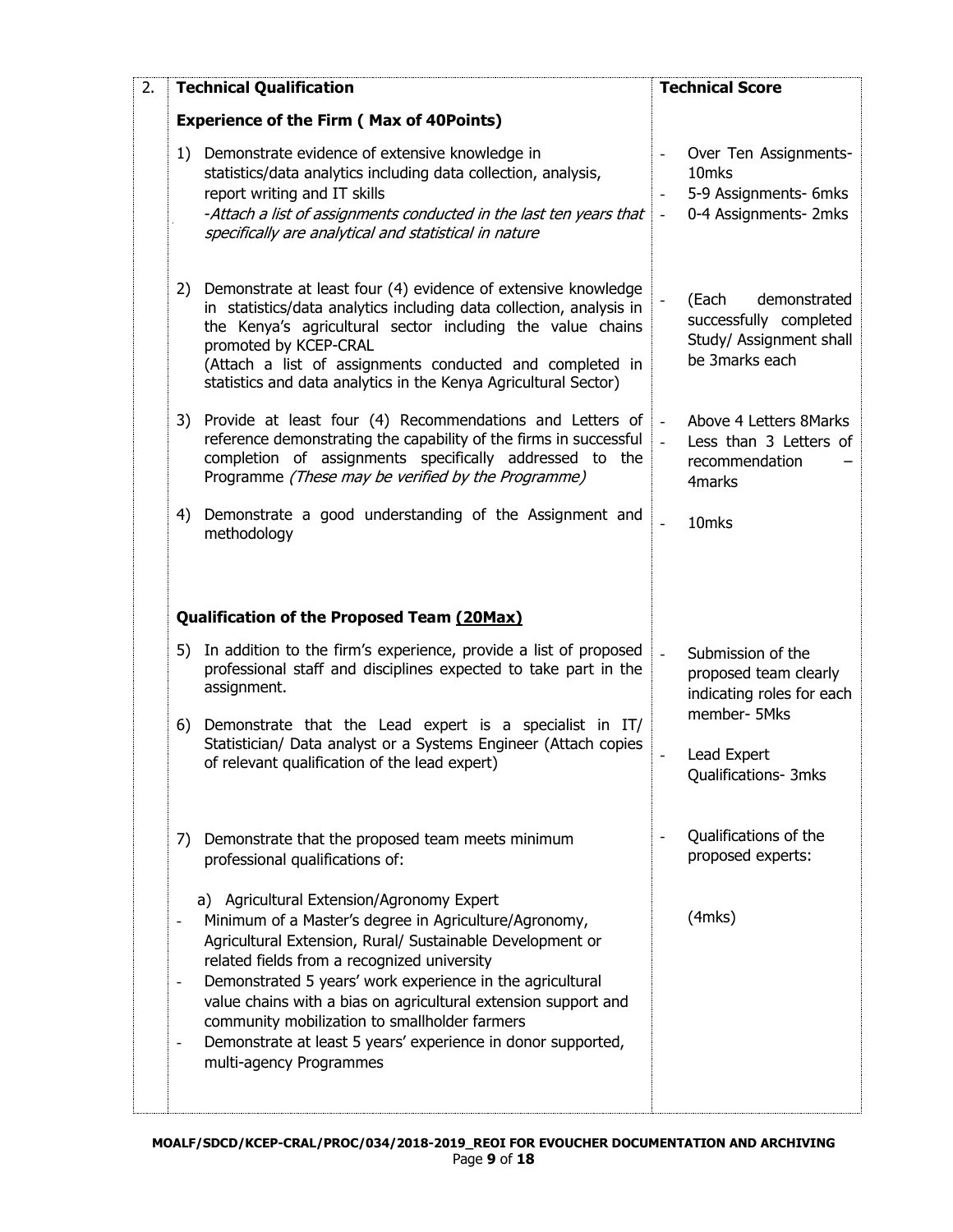| b) Agribusiness Specialist<br>Minimum of a Master's degree in Agribusiness, Agricultural<br>Economics, Rural/Sustainable Development or related fields<br>from a recognized university<br>8 years' work experience at least 5 of which are in the public<br>sector or donor-assisted Programmes targeting smallholder<br>farmers and value chain players in the agricultural sector<br>Strong computer, analytical and communications skills (oral,<br>written, presentations).                               | $(4$ mks $)$ |
|---------------------------------------------------------------------------------------------------------------------------------------------------------------------------------------------------------------------------------------------------------------------------------------------------------------------------------------------------------------------------------------------------------------------------------------------------------------------------------------------------------------|--------------|
| c) Project Officer/Management Specialist<br>Minimum of a bachelor's degree in Project Planning and<br>Management, Banking/Finance, Monitoring and Evaluation or<br>related fields from a recognized university<br>Demonstrate experience of at least 5 years in participatory<br>$\blacksquare$<br>rural appraisal techniques, monitoring and evaluation,<br>community mobilization and social development skills;<br>Strong computer, analytical and communications skills (oral,<br>written, presentations) | $(4$ mks $)$ |
| <b>Pass Mark: 42 Marks</b><br>Only bidders who score 42/60 and above will be shortlisted<br>and invited for the request for proposals. Those who score<br>below shall be eliminated at this stage.                                                                                                                                                                                                                                                                                                            |              |

Further information can be obtained at the address below during office hours 0900-1600 hours (EAT), Procurement Office, KCEP-CRAL, NARL KABETE grounds, along Waiyaki Way, Westland's .Email: [tenders.kcepcralprogramme@gmail.com](mailto:tenders.kcepcralprogramme@gmail.com)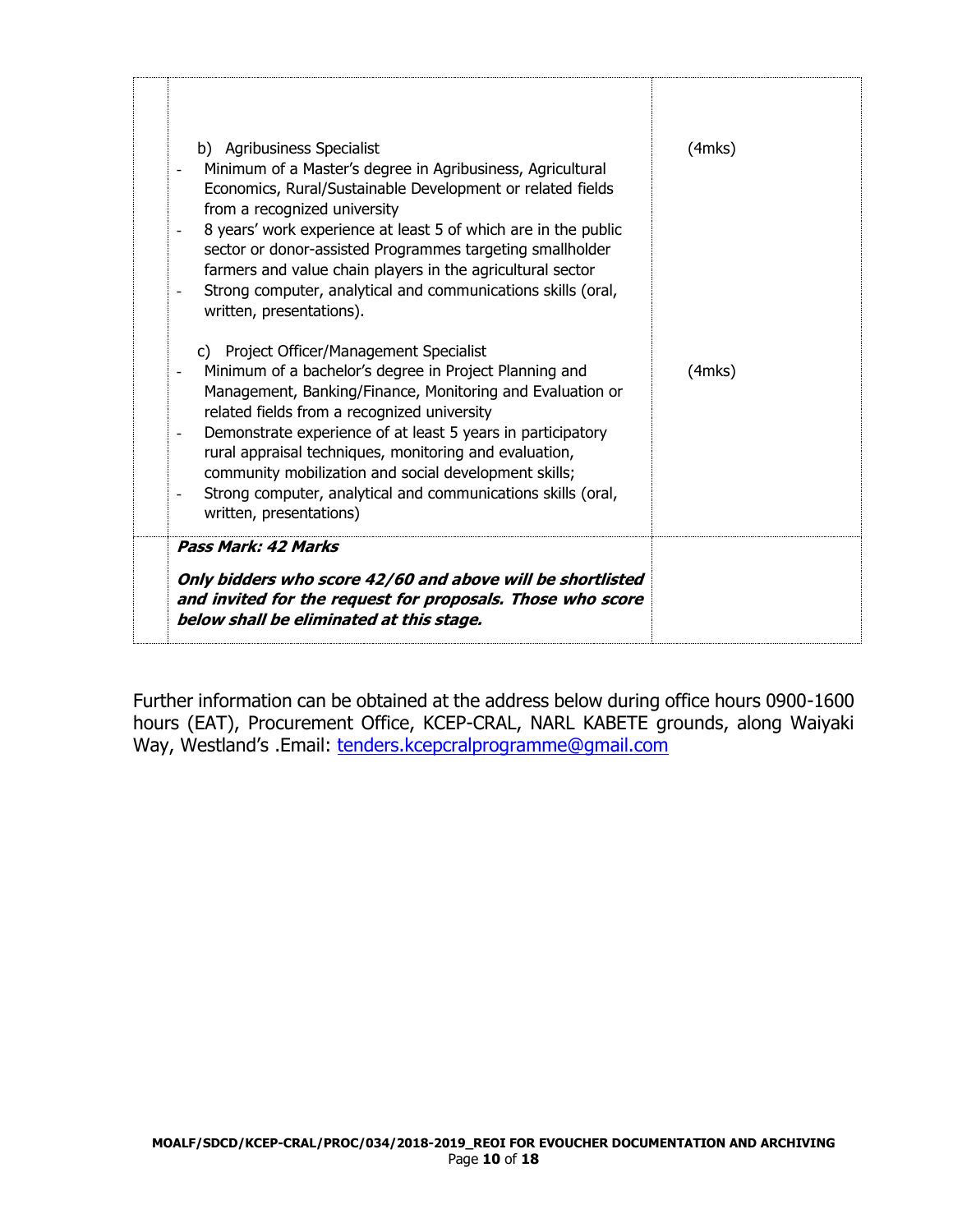# **Annex 1. E-Voucher Processes and Data/Evidence Requirements**

The following are the e-voucher processes and data/evidence collection and analysis requirements.

### **a. Technical Data/Evidence**

- 1. Signed Subsidiary Agreement between the Government and Equity Bank (Kenya) Ltd and Equity Group Foundation (KCEP);
- 2. Signed Subsidiary Agreement between the Government of Kenya and Equity Bank (Kenya) Ltd for Implementation of Financial Services (KCEP-CRAL);
- 3. Signed Subsidiary Agreement between the Government and the Cooperative Bank of Kenya Ltd for Implementation of Financial Services (KCEP-CRAL);
- 4. Approved e-Voucher Procedures, Case Management and Performance Monitoring Manual – Equity Bank (KCEP)
- 5. e-Voucher Operations and Procedures Manual Cooperative Bank
- 6. Savings Study Reports by Equity Bank and/or Coop Bank
- 7. Performance Assessment Report (2016 and 2017) for Equity Bank
- 8. Mobilization reports of farmers and agro dealers
- 9. Call for proposal posters and application forms for farmers, agro dealers and entrepreneurs
- 10.Community selection process for beneficiary farmers by WSC (including selection criteria, and community vetting/screening)
- 11.Pre-selection of agro dealers (including selection criteria) by SCPC
- 12.Selection of entrepreneurs (including selection criteria) by SCPC
- 13.Lists of selected farmers and pre-selected agro dealers (disaggregated by PFI, Region, etc)
- 14.Lists of selected/vetted agro dealers (disaggregated by PFI, Region, etc);
- 15.List of selected entrepreneurs (disaggregated by PFI, Region, etc)
- 16.Final list of farmers passed IPRS (Coop and Equity Banks) from 2016 MAM to date;
- 17.Final list of enrolled farmers (i.e. issued with debit cards) by Equity Bank from 2016 MAM to date and 2018 MAM to date by Coop Bank
- 18.Final Utilization Reports by Equity and Coop Banks for each season i.e. 2016 MAM to date
- 19.Consolidated data from agro dealers transactions registers

## **b. Financial Data/Evidence**

- 1. e-Voucher funds requirement for each season by PFI
- 2. Financing requests by Equity Bank, Equity Group Foundation and Cooperative Bank
- 3. Acknowledgement of received funds by EBL, EGF and Coop Bank
- 4. Disbursements to Equity Bank and EGF for customization of e-voucher platform, evoucher inputs and Equity Group Foundation for financial literacy training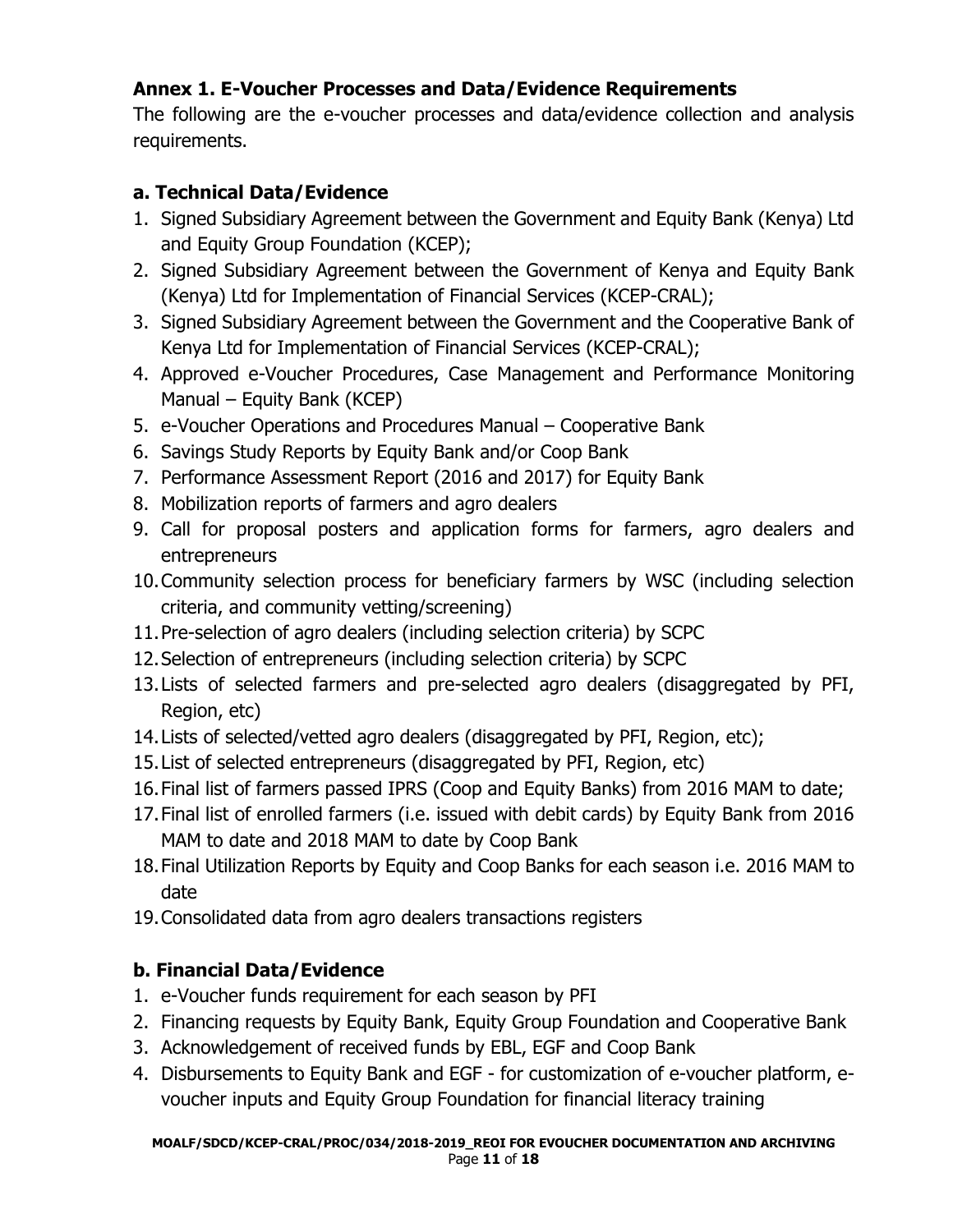- 5. Disbursements to Coop Bank for e-voucher inputs and financial literacy training
- 6. Equity and Coop Bank's contributions to the e-voucher system (by financial year)
- 7. Farmers contribution to the e-voucher system by financial year
- 8. Assets register of procured items by EGF for financial literacy training
- 9. Bank statements Coop Bank, EBL and EGF
- 10.Reconciliations of e-voucher funds by EBL and Coop Bank
- 11.e-Voucher Process Audit Reports for Equity Bank/Coop Bank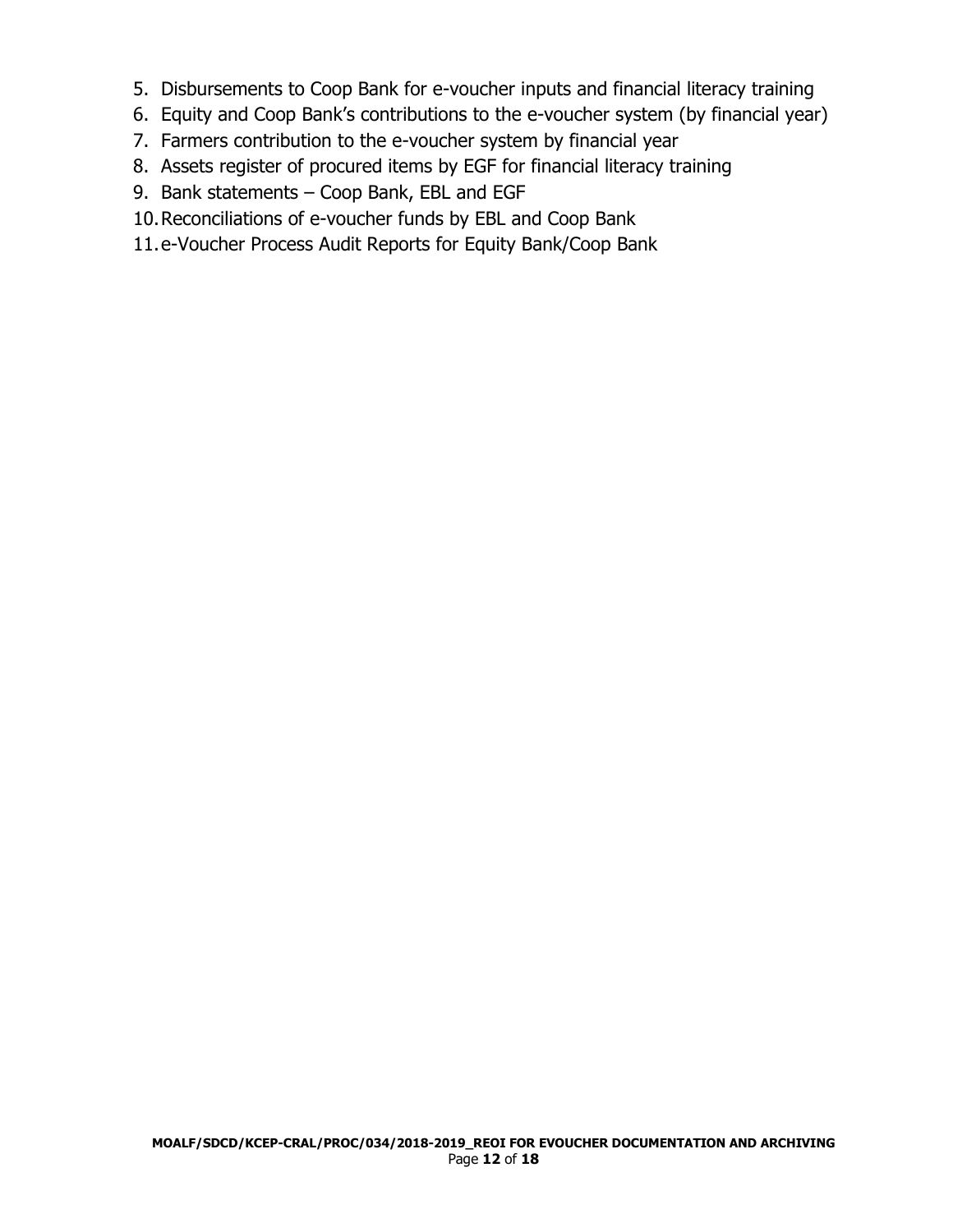#### **MANDATORY CONFIDENTIAL BUSINESS QUESTIONNAIRE**

#### **Name of Applicant(s)..........................................................................................**

You are requested to give the particulars indicated in Part 1 and either Part 2 (a), 2(b) or 2(c) whichever applied to your type

**You are advised that it is a serious offence to give false information on this form will lead to automatic disqualification/termination of your business proposal at your cost.**

| <b>Part 1 -General</b>                                           |
|------------------------------------------------------------------|
| <b>Business Name</b>                                             |
|                                                                  |
| <b>Location of Business Premises</b>                             |
|                                                                  |
| Plot No  Street/Road Postal address Tel No.                      |
|                                                                  |
|                                                                  |
| Nature of Business (Attach Company Profile)                      |
|                                                                  |
| Registration Certificate No. (Attach Copy)                       |
|                                                                  |
| Tax Compliance No (Attach Copy)                                  |
|                                                                  |
| Maximum value of business which you can handle at any one time - |
|                                                                  |
|                                                                  |
|                                                                  |
|                                                                  |
|                                                                  |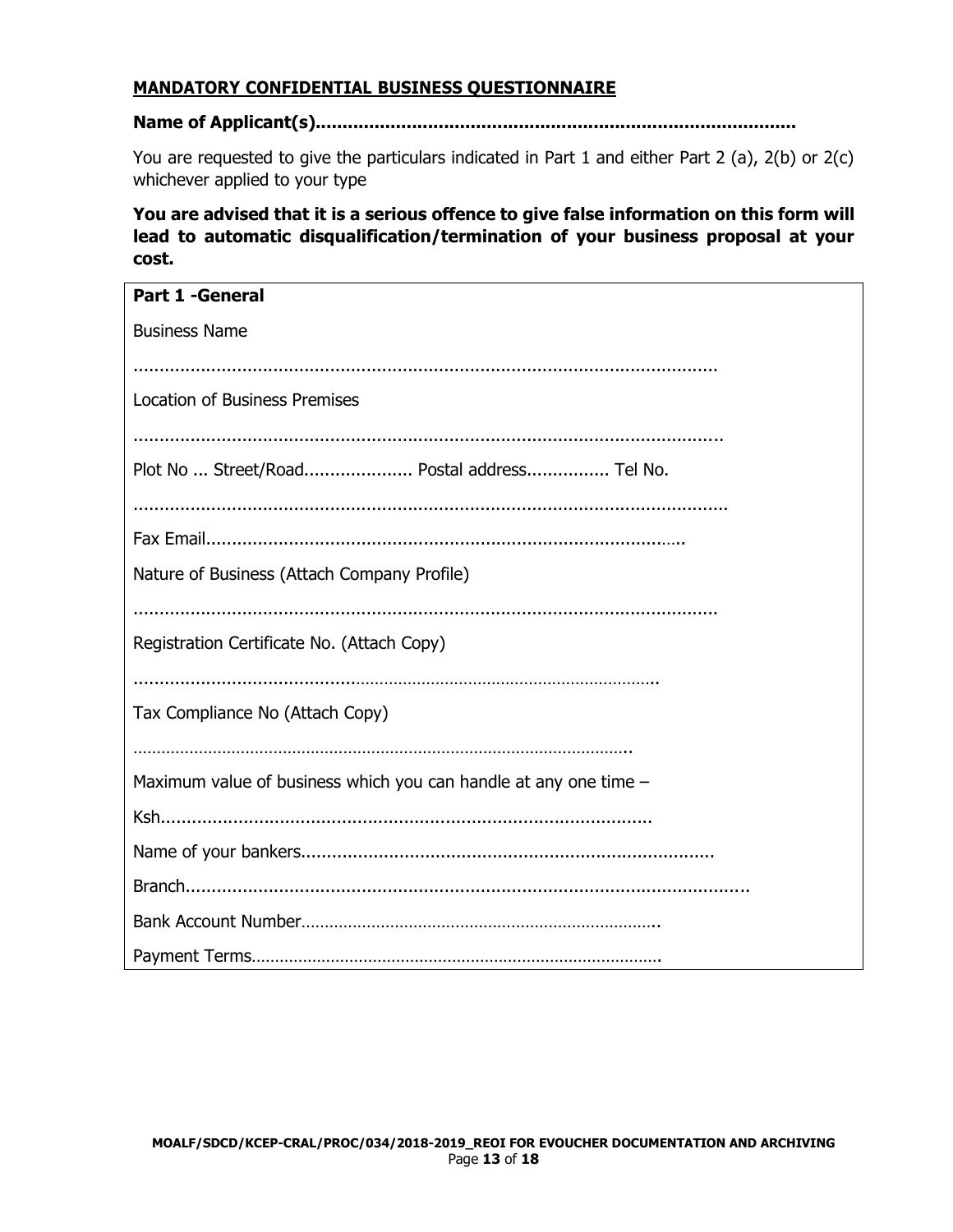| Part 2 (a) – Sole Proprietor             |                                                                  |                                                                              |               |
|------------------------------------------|------------------------------------------------------------------|------------------------------------------------------------------------------|---------------|
|                                          |                                                                  |                                                                              |               |
|                                          |                                                                  |                                                                              |               |
|                                          |                                                                  |                                                                              |               |
|                                          |                                                                  | If a Kenyan Citizen, indicate under Citizenship Details whether by Birth,    |               |
| Naturalization or Registration           |                                                                  |                                                                              |               |
| Part 2 (b) - Partnership                 |                                                                  |                                                                              |               |
| Given details of partners as follows     |                                                                  |                                                                              |               |
| Name                                     | <b>Nationality</b>                                               | Citizenship Details                                                          | <b>Shares</b> |
|                                          |                                                                  |                                                                              |               |
|                                          |                                                                  |                                                                              |               |
|                                          |                                                                  |                                                                              |               |
|                                          |                                                                  |                                                                              |               |
|                                          |                                                                  | If a Kenyan  Citizen, indicate under Citizenship Details  whether by  Birth, |               |
| Naturalization or Registration           |                                                                  |                                                                              |               |
| Part 2 (c) – Registered Company          |                                                                  |                                                                              |               |
| <b>Private or Public</b>                 |                                                                  |                                                                              |               |
|                                          | (Attach brochures or annual reports in case of public companies) |                                                                              |               |
|                                          | State the nominal and issued capital of company                  |                                                                              |               |
| Nominal Kshs. Issued Kshs.               |                                                                  |                                                                              |               |
| Give details of all directors as follows |                                                                  |                                                                              |               |
| Name                                     | Nationality                                                      | Citizenship Details                                                          | <b>Shares</b> |
|                                          |                                                                  |                                                                              |               |
| 2.                                       |                                                                  |                                                                              |               |
| З.                                       |                                                                  |                                                                              |               |
| 4.                                       |                                                                  |                                                                              |               |
|                                          |                                                                  |                                                                              |               |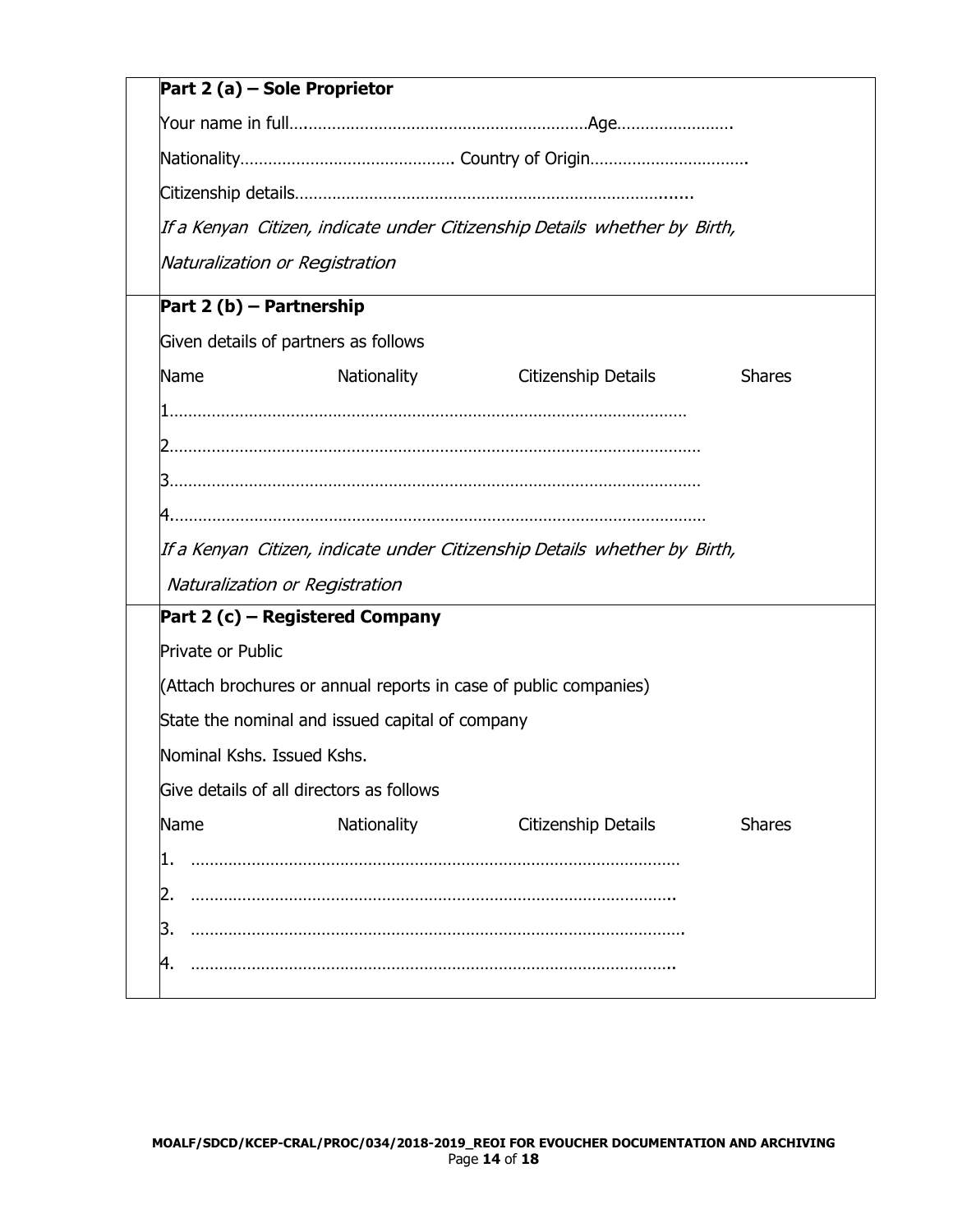| Part 3- List of corporate client customers and their addresses, telephone numbers<br>and contact person. |  |  |  |  |  |
|----------------------------------------------------------------------------------------------------------|--|--|--|--|--|
|                                                                                                          |  |  |  |  |  |
|                                                                                                          |  |  |  |  |  |
|                                                                                                          |  |  |  |  |  |
|                                                                                                          |  |  |  |  |  |
|                                                                                                          |  |  |  |  |  |
|                                                                                                          |  |  |  |  |  |
|                                                                                                          |  |  |  |  |  |
|                                                                                                          |  |  |  |  |  |
| Part 4-(a) Debarment                                                                                     |  |  |  |  |  |
| I/We declare that I/We have not been debarred from any procurement process and                           |  |  |  |  |  |
| shall not engage in any fraudulent or corrupt acts with regard to this or any other tender               |  |  |  |  |  |
| by the KCEP-CRAL and any other public or private institutions.                                           |  |  |  |  |  |
|                                                                                                          |  |  |  |  |  |
|                                                                                                          |  |  |  |  |  |
|                                                                                                          |  |  |  |  |  |
|                                                                                                          |  |  |  |  |  |
| Duly authorized to sign Tender for and on behalf of                                                      |  |  |  |  |  |
| Part 4-(b) Bankruptcy / Insolvency / receivership.                                                       |  |  |  |  |  |
| I/We declare that I/We have not been declared bankrupt or insolvent by                                   |  |  |  |  |  |
| the competent Authorities in Kenya and neither are we under receivership:                                |  |  |  |  |  |
|                                                                                                          |  |  |  |  |  |
|                                                                                                          |  |  |  |  |  |
|                                                                                                          |  |  |  |  |  |
| Duly authorized to sign Tender for and on behalf of                                                      |  |  |  |  |  |
|                                                                                                          |  |  |  |  |  |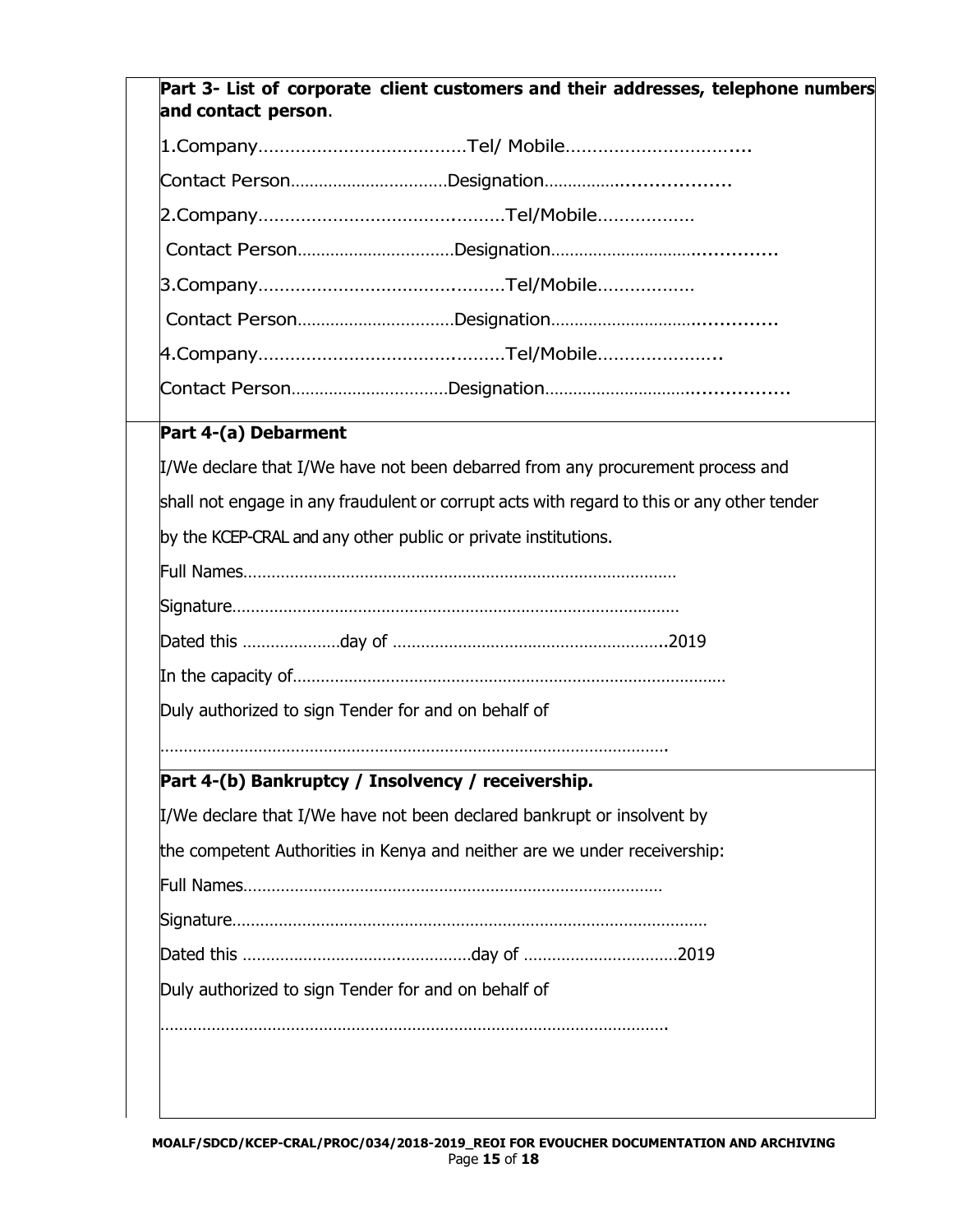| Part 4-(c) - Criminal Offence                                                                                            |
|--------------------------------------------------------------------------------------------------------------------------|
| $I/We$ , (Name (s) of Director(s)):-                                                                                     |
|                                                                                                                          |
|                                                                                                                          |
|                                                                                                                          |
| Have not been convicted of any criminal offence relating to professional conduct or the                                  |
| making of false statements or misrepresentations as to its qualifications to enter                                       |
| into a procurement contract within a period of three (3) years preceding the commencement of<br>procurement proceedings. |
|                                                                                                                          |
|                                                                                                                          |
| In the capacity of                                                                                                       |
|                                                                                                                          |
|                                                                                                                          |
| Suppliers' / Company's Official Rubber Stamp                                                                             |
|                                                                                                                          |
| Part 4-(d) Conflict of Interest                                                                                          |
| I/We, the undersigned state that I / We have no conflict of interest in relation                                         |
| to this procurement:                                                                                                     |
|                                                                                                                          |
|                                                                                                                          |
|                                                                                                                          |
|                                                                                                                          |
|                                                                                                                          |
|                                                                                                                          |
|                                                                                                                          |
| Suppliers' / Company's Official Rubber Stamp                                                                             |
|                                                                                                                          |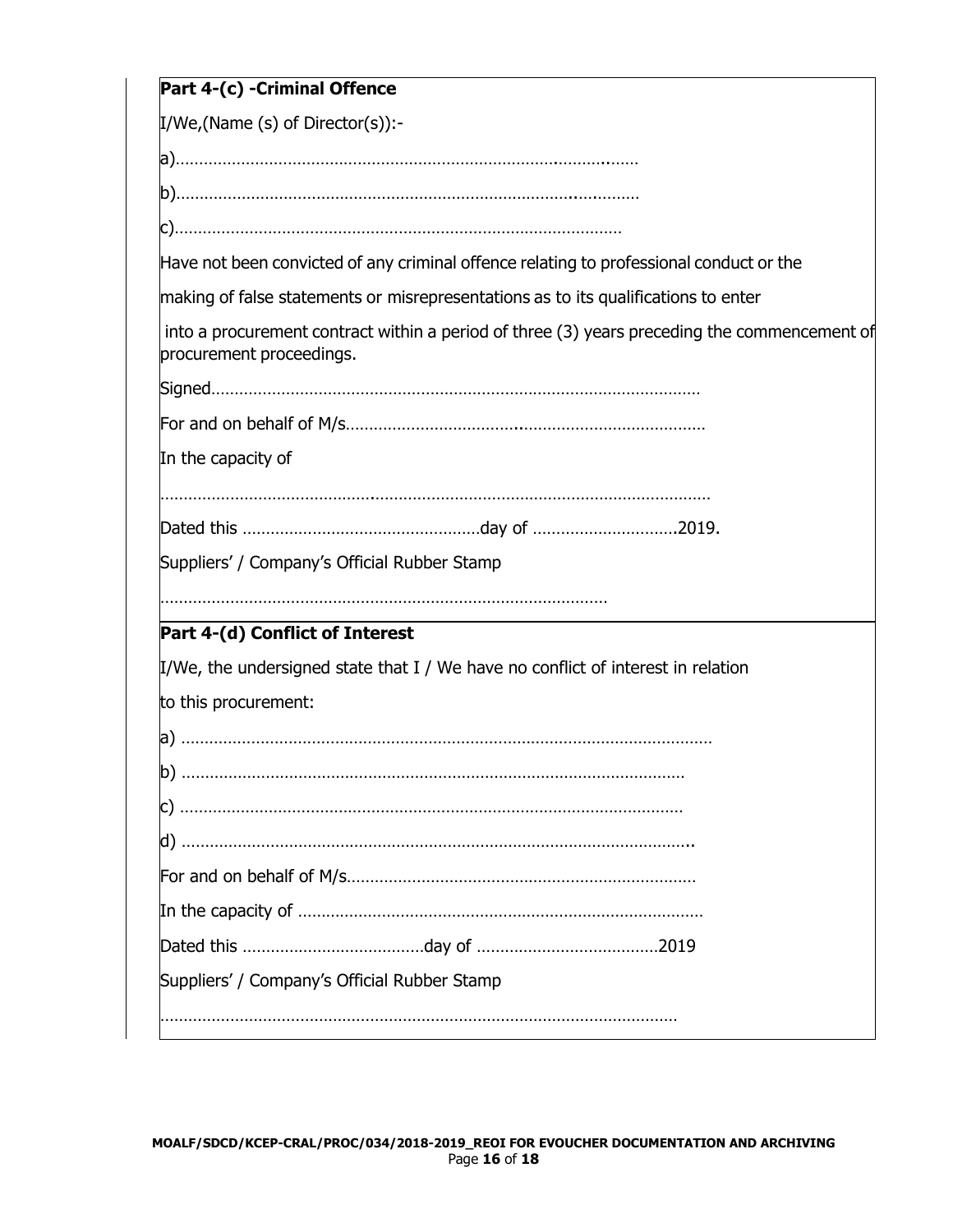#### **Part 4-(e)** – **Interest in the Firm:**

Is there any person/persons in KCEP-CRAL or any other public institution who has interest in the Firm?

Yes/No ……………………….. (Delete as necessary)

Institution ………………………….……………………………………. ………………

(Title) (Signature) (Date)

……………………………………………………………………………………………….

………………………………………………………………………………………………

**PART 5(I) – EXPERIENCE***:* Please list here below similar projects accomplished or

companies / clients you have supplied with similar items or materials / Services in the

last 3 years

|                | COMPANY<br><b>NAME</b> | <b>COUNTRY</b> | CONTRACT<br>ORDER NO | VALUE | CONTRACT<br>PERSON (FULL<br><b>NAMES</b> | <b>EMAIL</b> | CELL<br><b>NO</b> | PHONE |
|----------------|------------------------|----------------|----------------------|-------|------------------------------------------|--------------|-------------------|-------|
| 1              |                        |                |                      |       |                                          |              |                   |       |
| $\overline{2}$ |                        |                |                      |       |                                          |              |                   |       |
| 3              |                        |                |                      |       |                                          |              |                   |       |
| $\overline{4}$ |                        |                |                      |       |                                          |              |                   |       |
| 5              |                        |                |                      |       |                                          |              |                   |       |

#### **Part 6(i or j) – Bank account details:**

AGPO firms must provide evidence from their bank that the account to which KCEP-CRAL

shall make payment has a youth or a woman or a PWD listed in the CR12 form/

partnership deed/sole proprietor certificate as a MANDATORY signatory of that account,

|                                 | Sec. 157 |       | (11) |     |                                                                                             | PPADA: Account |
|---------------------------------|----------|-------|------|-----|---------------------------------------------------------------------------------------------|----------------|
| <b>No</b>                       |          |       |      |     |                                                                                             |                |
|                                 |          |       |      |     | Name of the person(s) in the CR12 form OR in the partnership deed OR in the sole proprietor |                |
|                                 |          |       |      |     |                                                                                             |                |
| Signature<br>RepresentativeDate | and      | stamp |      | the | authorized                                                                                  | Banker         |